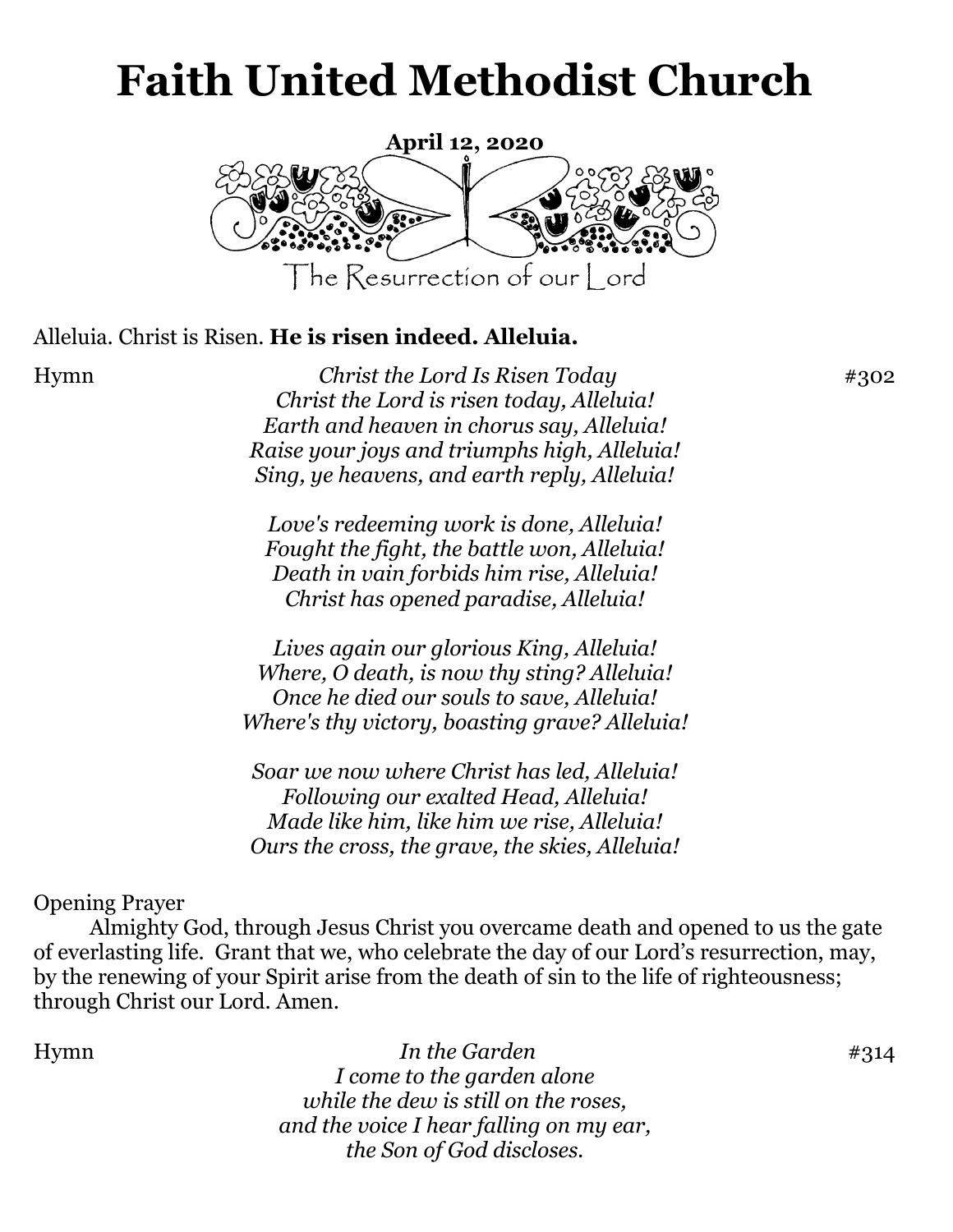*Refrain: And he walks with me, and he talks with me, and he tells me I am his own; and the joy we share as we tarry there, none other has ever known.* 

> *He speaks, and the sound of his voice is so sweet the birds hush their singing, and the melody that he gave to me within my heart is ringing. Refrain*

> *I'd stay in the garden with him though the night around me be falling, but he bids me go; thru the voice of woe his voice to me is calling. Refrain*

Gospel Reading Matthew 28:1-10

After the sabbath, as the first day of the week was dawning, Mary Magdalene and the other Mary went to see the tomb. And suddenly there was a great earthquake; for an angel of the Lord, descending from heaven, came and rolled back the stone and sat on it. His appearance was like lightning, and his clothing white as snow. For fear of him the guards shook and became like dead men. But the angel said to the women, 'Do not be afraid; I know that you are looking for Jesus who was crucified. He is not here; for he has been raised, as he said. Come, see the place where he lay. Then go quickly and tell his disciples, "He has been raised from the dead, and indeed he is going ahead of you to Galilee; there you will see him." This is my message for you.' So they left the tomb quickly with fear and great joy, and ran to tell his disciples. Suddenly Jesus met them and said, 'Greetings!' And they came to him, took hold of his feet, and worshipped him. Then Jesus said to them, 'Do not be afraid; go and tell my brothers to go to Galilee; there they will see me.'

#### Hymn *He Lives* #310

*I serve a risen Savior, he's in the world today; I know that he is living whatever foes may say. I see his hand of mercy, I hear his voice of cheer and just the time I need him, he's always near.*

*Refrain: He lives, he lives, Christ Jesus lives today! He walks with me and talks with me along life's narrow way. He lives, he lives salvation to impart! You ask me how I know he lives? He lives within my heart*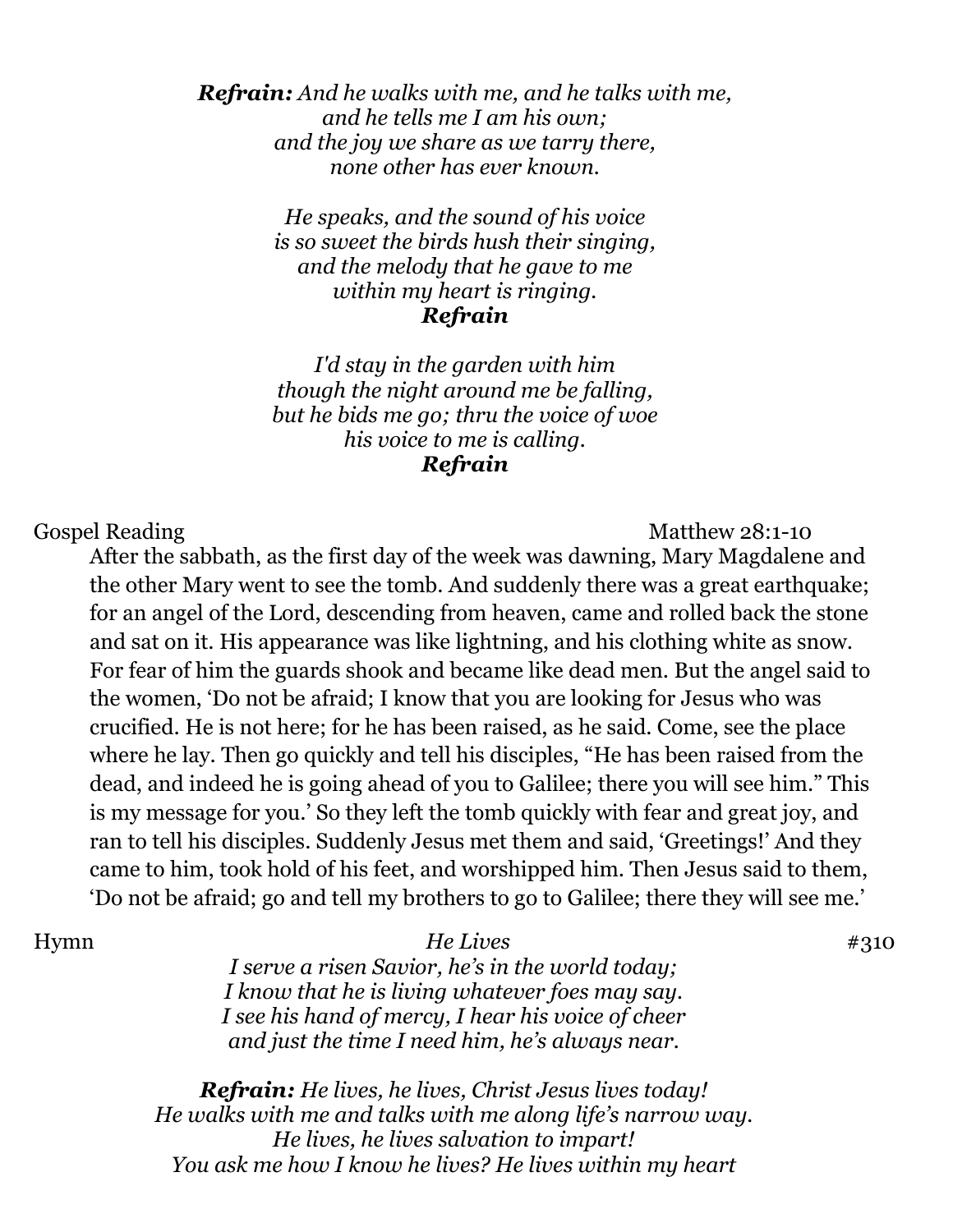*In all the world around me I see his loving care, and though my heart grows weary, I never will despair. I know that he is leading through all the stormy blast; the day of his appearing will come at last. Refrain*

*Rejoice, rejoice, O Christian, lift up your voice and sing eternal hallelujahs to Jesus Christ the King! The hope of all who seek him, the help of all who find; none other is so loving, so good and kind. Refrain*

## Psalm 116

**R –** *The cup of salvation I will raise, and call on the name of the Lord.*

I love the Lord, who has heard my voice and my supplications, and has inclined his ear to me, whenever I called. **The snares of death encompassed me; the pangs of Sheol laid hold on me; I suffered distress and anguish.** Then I called on the name of the Lord: **'O Lord, I beseech you, save my life!' R**

Gracious is the Lord, and righteous; our God is merciful. **The Lord preserves the simple; when I was brought low, the Lord saved me.** Return, O my soul, to your rest; **for the Lord has dealt bountifully with you.** For you have delivered my soul from death, my eyes from tears, my feet from stumbling; **I walk before the Lord in the land of the living.** I kept my faith, even when I said, 'I am greatly afflicted'; **I said in my consternation, 'all humans are a vain hope.' R**

What shall I return to the Lord for all my benefits? **I will lift up the cup of salvation and call on the name of the Lord,** I will pay my vows to the Lord in the presence of all his people. **Precious in the sight of the Lord is the death of his faithful ones.** O Lord, I am your servant; I am your servant, the child of your handmaid. You have loosed my bonds. **I will offer to you the thanksgiving sacrifice and call on the name of the Lord.** I will pay my vows to the Lord, in the presence of all his people, **in the courts of the house of the Lord, in your midst, O Jerusalem. Praise the Lord! R**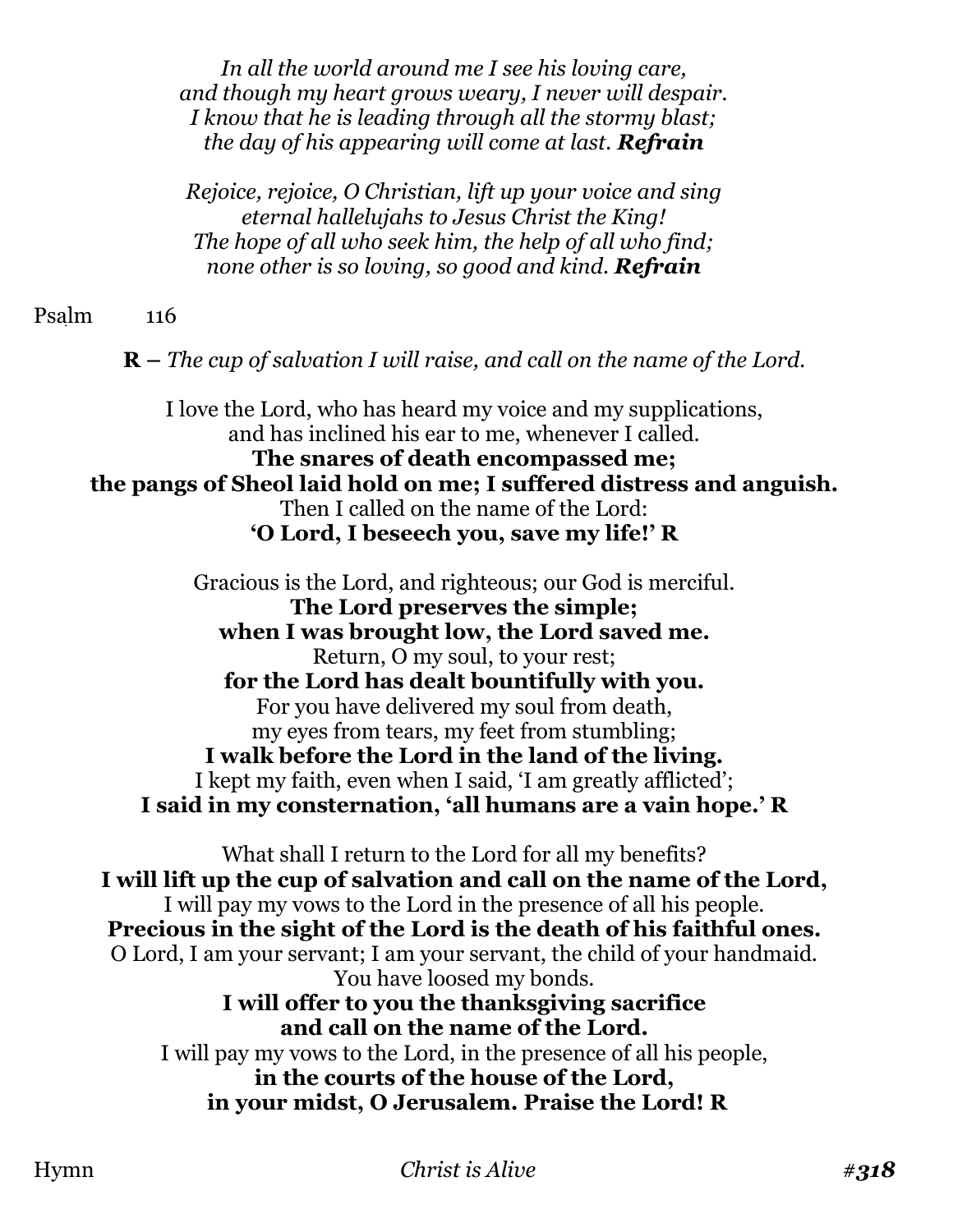*Christ is alive! Let Christians sing. His cross stands empty to the sky. Let streets and homes with praises ring. His love in death shall never die.*

*Christ is alive! No longer bound to distant years in Palestine, he comes to claim the here and now and swell in every place and time.*

*Not throned afar, remotely high, untouched, unmoved by human pains, but daily, in the midst of life, our Savior in the God-head reigns.*

*In every insult, rift and war, where color, scorn or wealth divide, he suffers still, yet loves the more, and lives, though ever crucified.*

*Christ is alive, and comes to bring good news to this and every age, till earth and all creation ring with joy, with justice, love and praise.*

#### Gospel Reading John 20:1-18

Early on the first day of the week, while it was still dark, Mary Magdalene came to the tomb and saw that the stone had been removed from the tomb. So she ran and went to Simon Peter and the other disciple, the one whom Jesus loved, and said to them, 'They have taken the Lord out of the tomb, and we do not know where they have laid him.' Then Peter and the other disciple set out and went towards the tomb. The two were running together, but the other disciple outran Peter and reached the tomb first. He bent down to look in and saw the linen wrappings lying there, but he did not go in. Then Simon Peter came, following him, and went into the tomb. He saw the linen wrappings lying there, and the cloth that had been on Jesus' head, not lying with the linen wrappings but rolled up in a place by itself. Then the other disciple, who reached the tomb first, also went in, and he saw and believed; for as yet they did not understand the scripture, that he must rise from the dead. Then the disciples returned to their homes. But Mary stood weeping outside the tomb. As she wept, she bent over to look into the tomb; and she saw two angels in white, sitting where the body of Jesus had been lying, one at the head and the other at the feet. They said to her, 'Woman, why are you weeping?' She said to them, 'They have taken away my Lord, and I do not know where they have laid him.' When she had said this, she turned round and saw Jesus standing there, but she did not know that it was Jesus. Jesus said to her, 'Woman, why are you weeping? For whom are you looking?' Supposing him to be the gardener, she said to him, 'Sir, if you have carried him away, tell me where you have laid him, and I will take him away.' Jesus said to her, 'Mary!' She turned and said to him in Hebrew, 'Rabbouni!' (which means Teacher). Jesus said to her, 'Do not hold on to me, because I have not yet ascended to the Father. But go to my brothers and say to them, "I am ascending to my Father and your Father, to my God and your God." ' Mary Magdalene went and announced to the disciples, 'I have seen the Lord'; and she told them that he had said these things to her.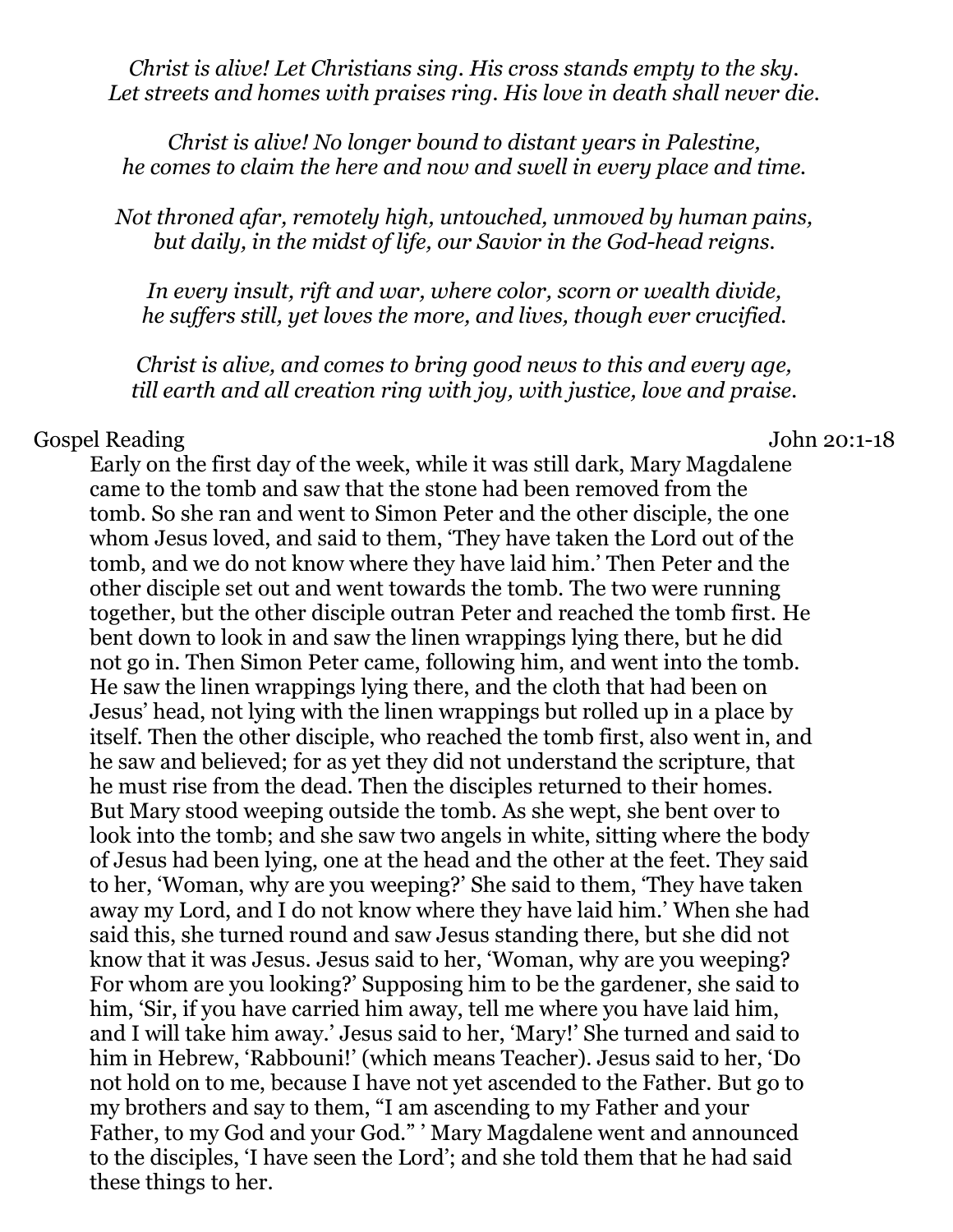## Leader: The Word of God, for the People of God **Response: Thanks Be to God. Amen.**

**Gospel Response:** *Jesu, Jesu, fill us with your love, show us how to serve the neighbors we have from you.*

Children's Time

Special Music *Beneath the Cross of Jesus*

Prayer: Speak to us, Risen Christ, along this road: **explain the Scriptures, break open the bread of life, and set our hearts on fire with your love. Amen.**

Witness *Into the Unknown*

Affirmation of Faith

**I believe in God the Father Almighty, maker of heaven and earth; And in Jesus Christ his only Son our Lord; who was conceived by the Holy Spirit, born of the Virgin Mary, suffered under Pontius Pilate, was crucified, dead and buried; the third day he rose from the dead; he ascended into heaven, and sitteth at the right hand of God the Father Almighty; from thence he shall come to judge the quick and the dead. I believe in the Holy Spirit, the holy catholic church, the communion of saints, the forgiveness of sins, the resurrection of the body, and the life everlasting. Amen.** Ĭ

Gloria Patri

*Gloria be to the Father and to the Son and to the Holy Ghost; as it was in the beginning, is now, and ever shall be, world with-out end. A-men. A-men.*

**Song of Prayer:** *Alleluia, alleluia! Give thanks to the risen Lord. Alleluia, alleluia give praise to his name.*

Prayers of the People

 For our unity and the unity of your whole church in your mission to make disciples of Jesus Christ for the transformation of the world? Lord in your mercy, **Hear our prayer**.

With leaders at every level of our common life— villages, towns, states, nations, corporations, and international associations—that there may be peace and justice for all people. Lord in your mercy, **Hear our prayer.**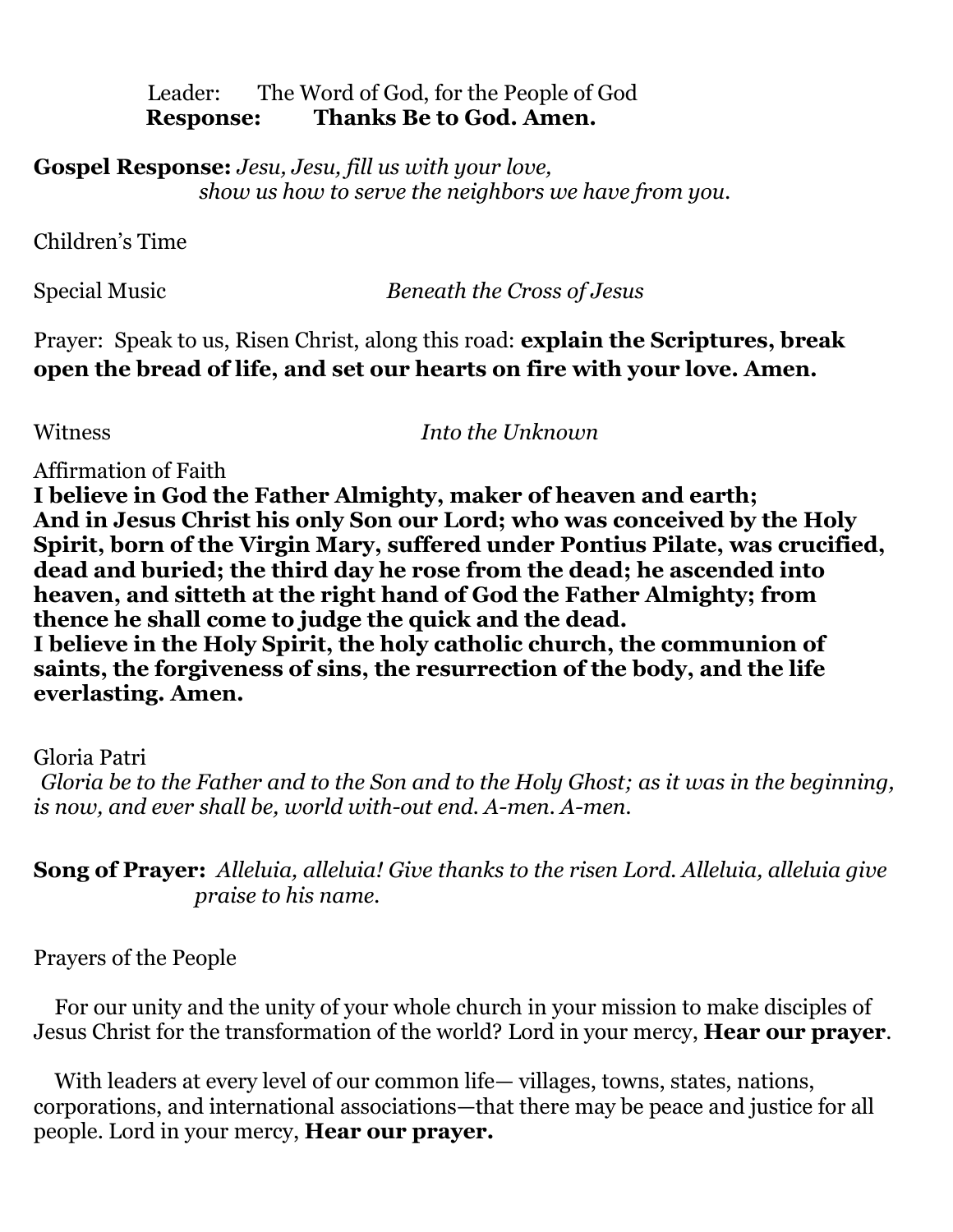For the earth, that we may be and inspire others to be good stewards of all of the gifts of your creation. Lord in your mercy, **Hear our prayer.**

 With all who need your healing and deliverance, from physical or mental illness, isolation, deprivation, violence, and any form of oppression. Lord in your mercy, **Hear our prayer**.

 We gather all these prayers into the prayer your Son taught to us, **Our Father, who art in heaven, hallowed be thy name. Thy kingdom come, thy will be done on earth as it is in heaven. Give us this day our daily bread. And forgive us our trespasses, as we forgive those who trespass against us. And lead us not into temptation, but deliver us from evil. For thine is the kingdom, and the power, and the glory forever. Amen.**

Confession & Pardon

*God of grace and glory, we thank you that you judge us not by the perfection of our actions, but by our readiness to live boldly by faith. Help us, as individuals and as a congregation, to trust you and follow where you lead, that in Christ your name may be glorified in all the earth. Amen.* [Silent Prayer]

Hear the Good News. Christ died for us while we were yet sinners. That proves God's love for us. In the name of Jesus Christ, you are forgiven. **In the name of Jesus Christ, you are forgiven. Glory to God! Amen.**

Peace of Christ **"May the peace of Christ be with you."**

## **Song of Offerings: Do Lord, oh do, Lord, oh do you remember me; do, Lord, oh Lord, oh do you, remember me; do Lord, oh do, Lord, oh do you, remember me, way beyond the blue.**

Collecting of Tithes & Offering

**Doxology**: *Praise God, from whom all blessings flow. Praise him, all creatures here below; praise him above, ye heavenly host; praise Father, Son and Holy Ghost. Amen.*

Hymn *Crown Him with Many Crowns #327 Crown him with many crowns, the Lamb upon his throne, Hark! how the heavenly anthem drowns all music but its own. Awake, my soul, and sing of him who died for thee, and hail him as thy matchless King through all eternity.* 

> *Crown him the Lord of life, who triumphed o'er the grave, and rose victorious in the strife for those he came to save.*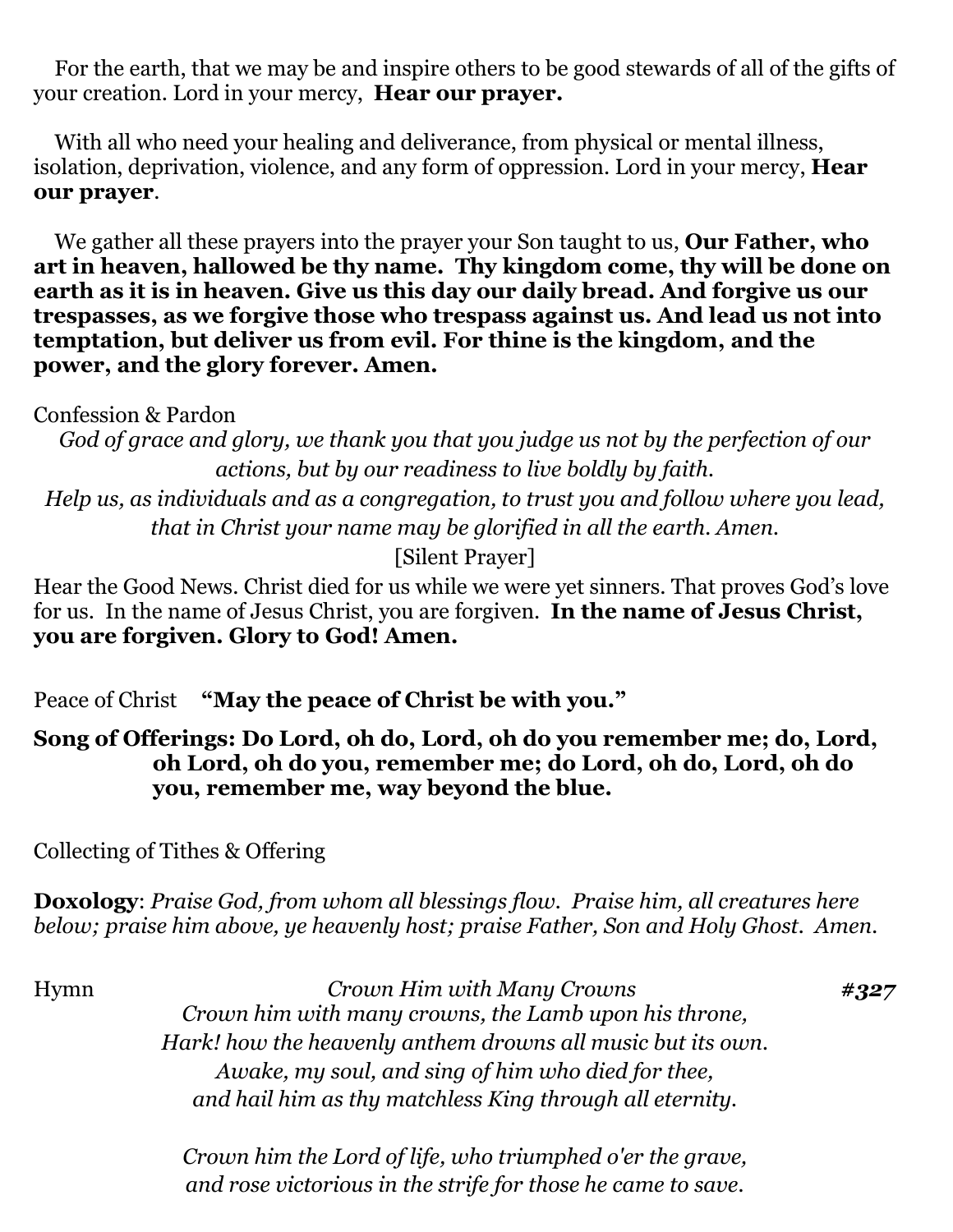*His glories now we sing, who died, and rose on high, who died, eternal life to bring, and lives that death may die.* 

*Crown him the Lord of peace, whose power a scepter sways from pole to pole, that wars may cease, and all be prayer and praise. His reign shall know no end, and round his pierced feet fair flowers of paradise extend their fragrance ever sweet.* 

> *Crown him the Lord of love; behold his hands and side, those wounds, yet visible above, in beauty glorified. All hail, Redeemer, hail! For thou hast died for me; thy praise and glory shall not fail throughout eternity.*

Benediction

Benediction Response *Lift High the Cross Lift high the cross, the love of Christ proclaim till all the world adore his sacred name.*